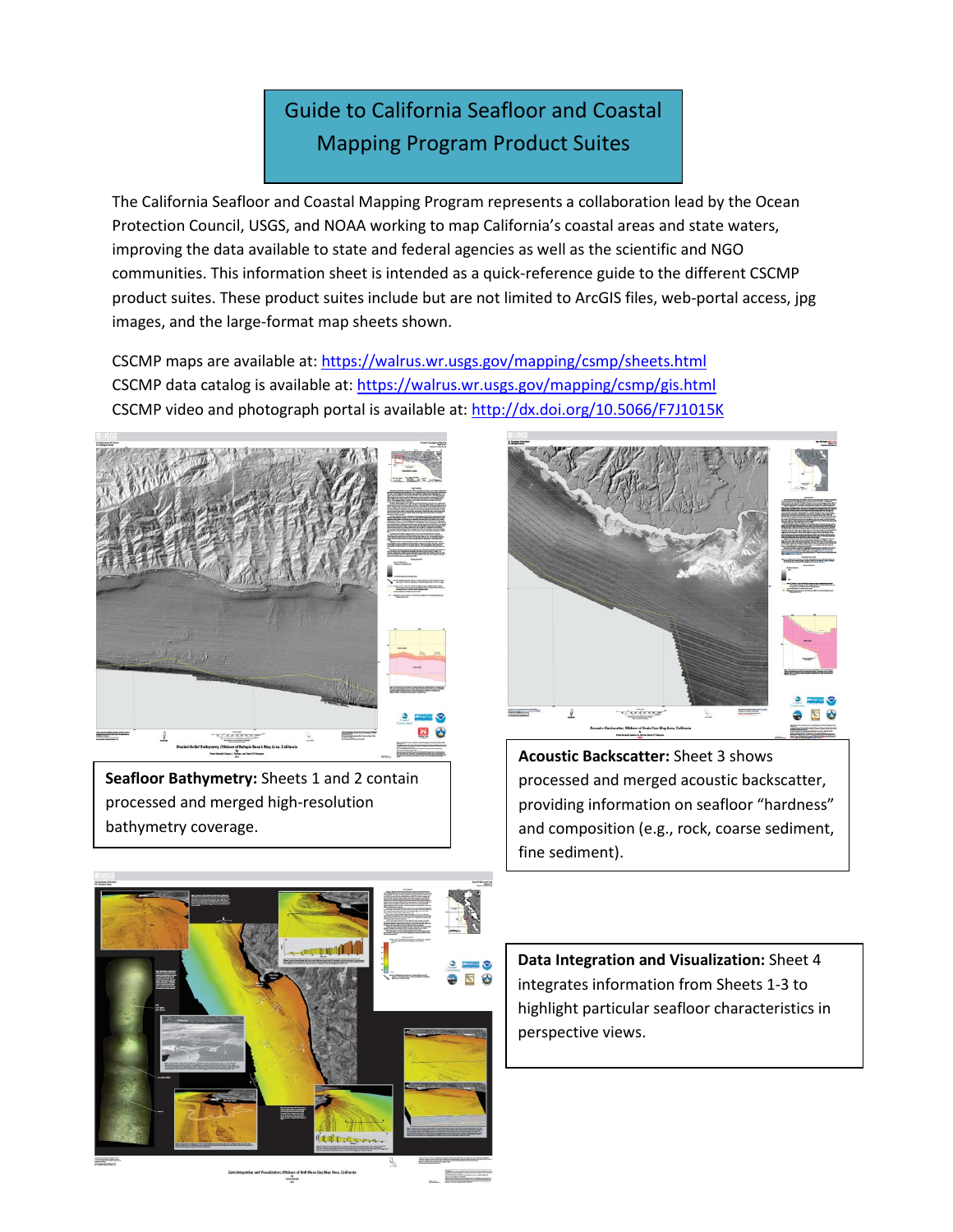



**Seafloor Character:** Sheet 5 depicts the "seafloor character" raster dataset, which is a numerical classification of the seafloor using rugosity calculated from multibeam bathymetry (for ruggedness), and multibeam backscatter intensity (for hardness). Ground truth survey data (Sheet 6) is used to both supervise the numerical classification (a small subset of the ground truth data) and assess the accuracy of the classification (all remaining ground truth data). The classified raster retains the resolution of the multibeam data from which it is derived.

**Ground-Truth Survey:** Sheet 6 shows the results of ground-truth surveys, which are conducted by towing a camera sled which collects both video imagery and still photographs. These images validate the geological and habitat interpretations of the sonar data shown in Sheets 5, 7, and 10. Observations of seafloor physical characteristics, and the presence of key biota are published as a point shapefile.



**Potential Habitats Map:** The potential habitats shown in Sheet 7 are delineated on the basis of substrate type, geomorphology, seafloor process, or other attributes that may provide a habitat for a specific species or assemblage of organisms.